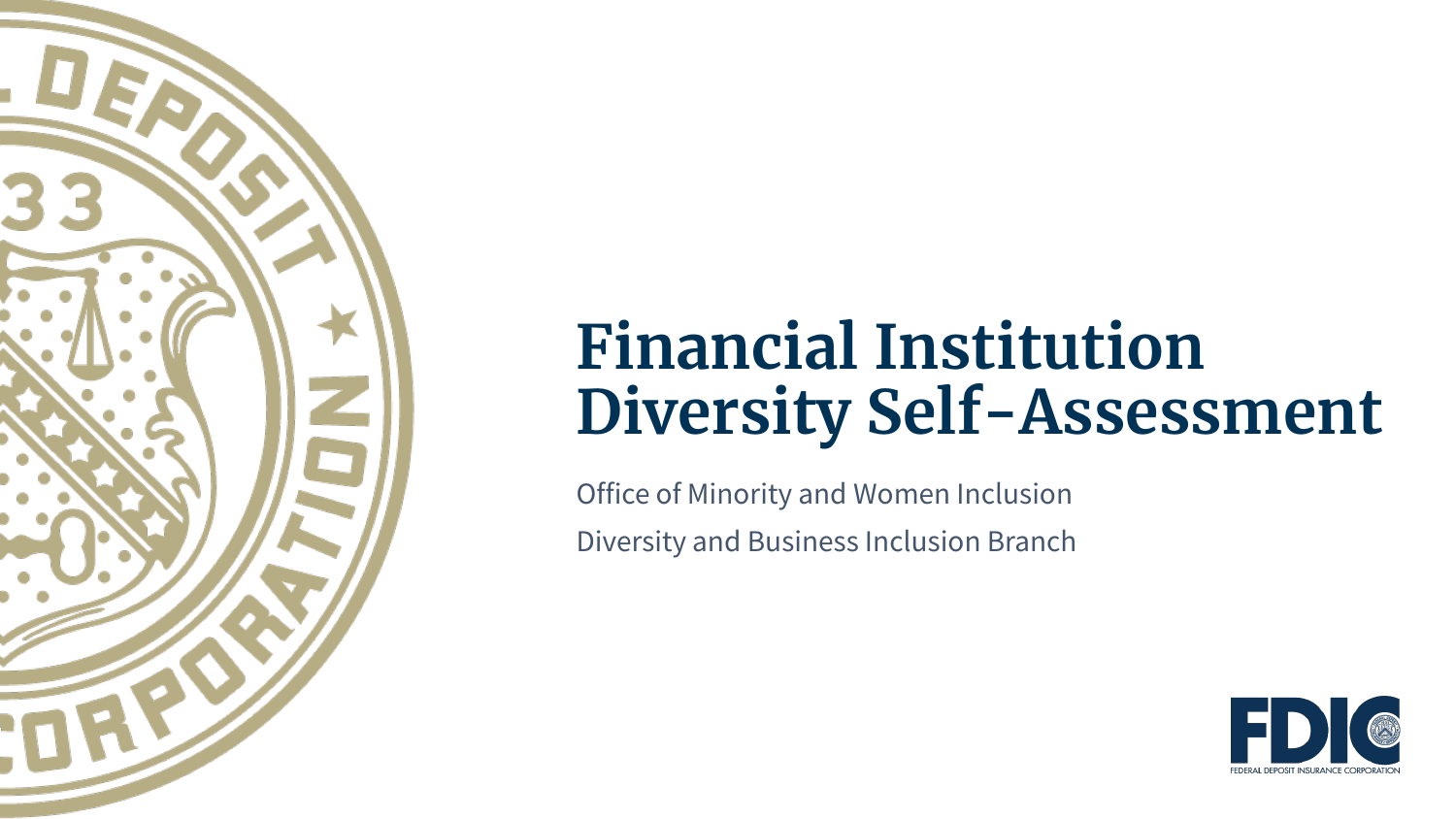## **Financial Institution Diversity Self-Assessment** *Background*

- Dodd-Frank 342(b)(2)(C) requires OMWI agencies to develop standards to assess the diversity policies and practices of the entities they regulate.
- OMWI agencies issued a policy statement that included Joint Standards to assess diversity policies and practices (June 10, 2015).
- Joint Standards are:
	- $\circ$  Organizational commitment to diversity and inclusion;
	- o Workforce profile and employment practices;
	- o Procurement and business practices supplier diversity;
	- o Practices to promote transparency of organizational diversity and inclusion; and
	- Entities' self-assessment.
- Responsible for reviewing and analyzing self-assessment data, identifies patterns and shares best practices.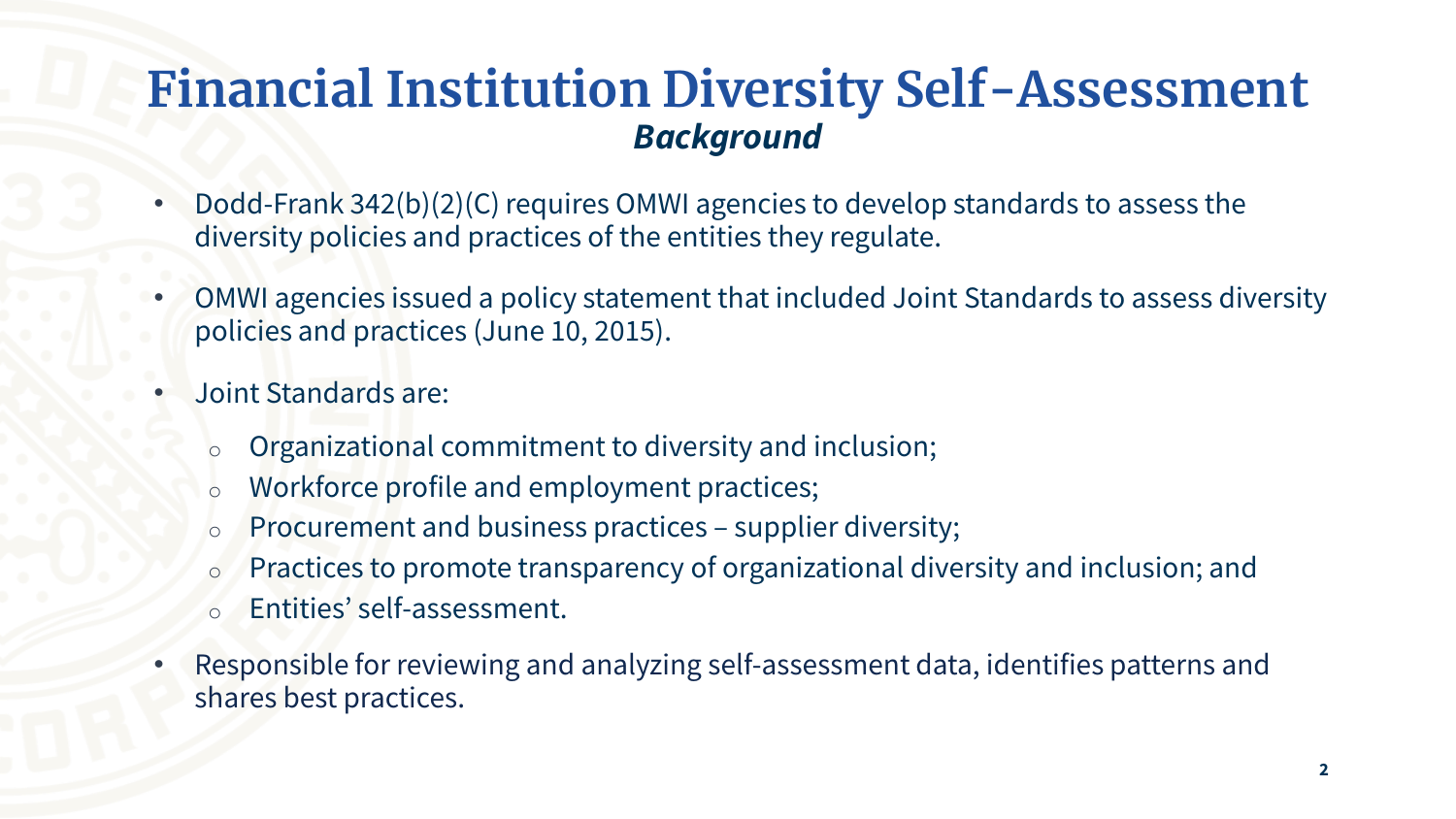## **Financial Institution Diversity Self-Assessment** *Benefits of Participation*

- Inform discussions on what diversity means in terms of employees, customers, and surrounding communities.
- Understand the critical components of a successful diversity and inclusion program.
- Identify successes, challenges, and gaps of an organization's diversity, equity, and inclusion (DEI) program.
- Target resources to address DEI gaps and challenges.
- Share exemplary practices.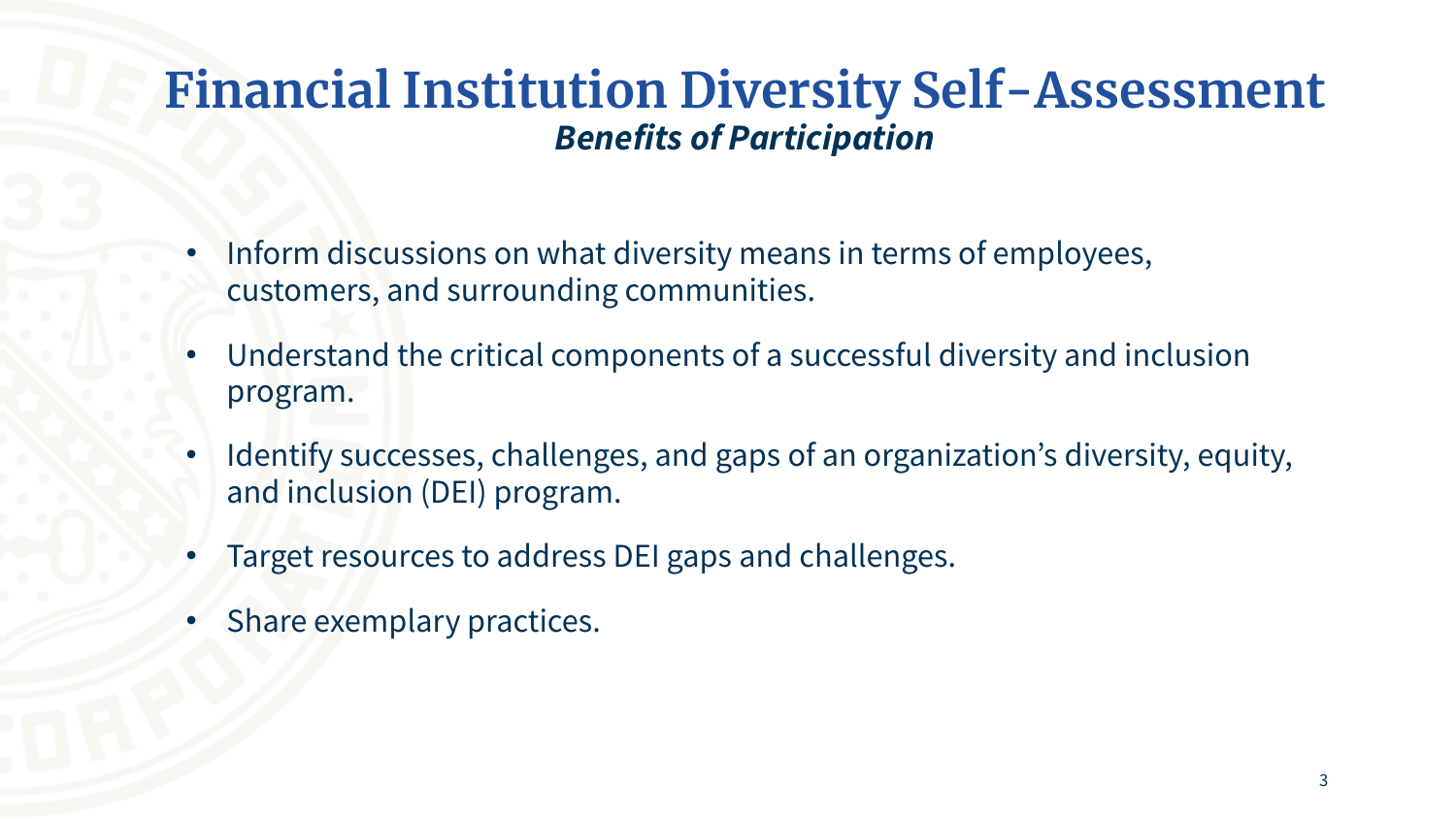### **Financial Institution Diversity Self-Assessment** *Annual Process*

- 2021 Financial Institution Diversity Self-Assessments: Voluntary Self-Assessments Accepted Now through June 30, 2022 – FIL Issued February 28, 2022.
- Invitation and reminder email sent to banks with 100 or more employees:
	- o CEOs and Presidents;
	- Diversity and Supplier Diversity Officers;
	- o Registered FID-SA users (**New**); and
	- o FDICconnect Coordinators (**New**).
- **Note: all FDIC banks are welcome to participate.**
- No impact on safety and soundness, consumer compliance, or CRA examination ratings.
- All submissions received are treated as "*Confidential Commercial Information*". Individual assessment results are not reported.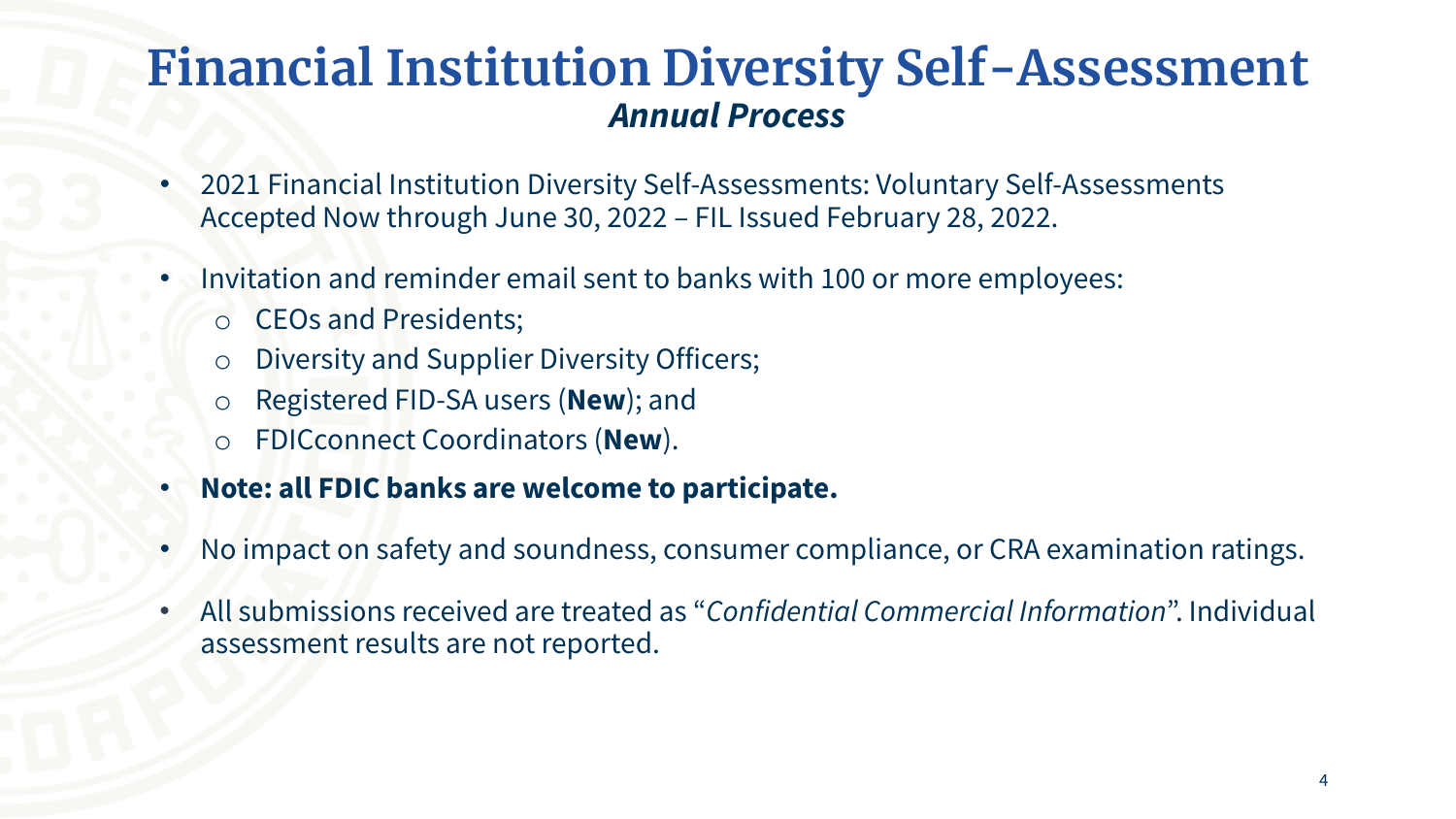## **Financial Institution Diversity Self-Assessment** *Submission Options*

- Financial Institution Diversity Self-Assessment (FID-SA) Application.
	- o Online electronic application;
	- o Accessible via FDICconnect **secure** portal;
	- o Multiple bank users may access the form;
	- o Download PDF version of completed form; and
	- o Copy/clone feature (streamline process).
- Submit your own diversity self-assessment form in FID-SA.
- Download a PDF version of the form, complete it, and submit it via [Section342@fdic.gov](mailto:Section342@fdic.gov) mailbox.